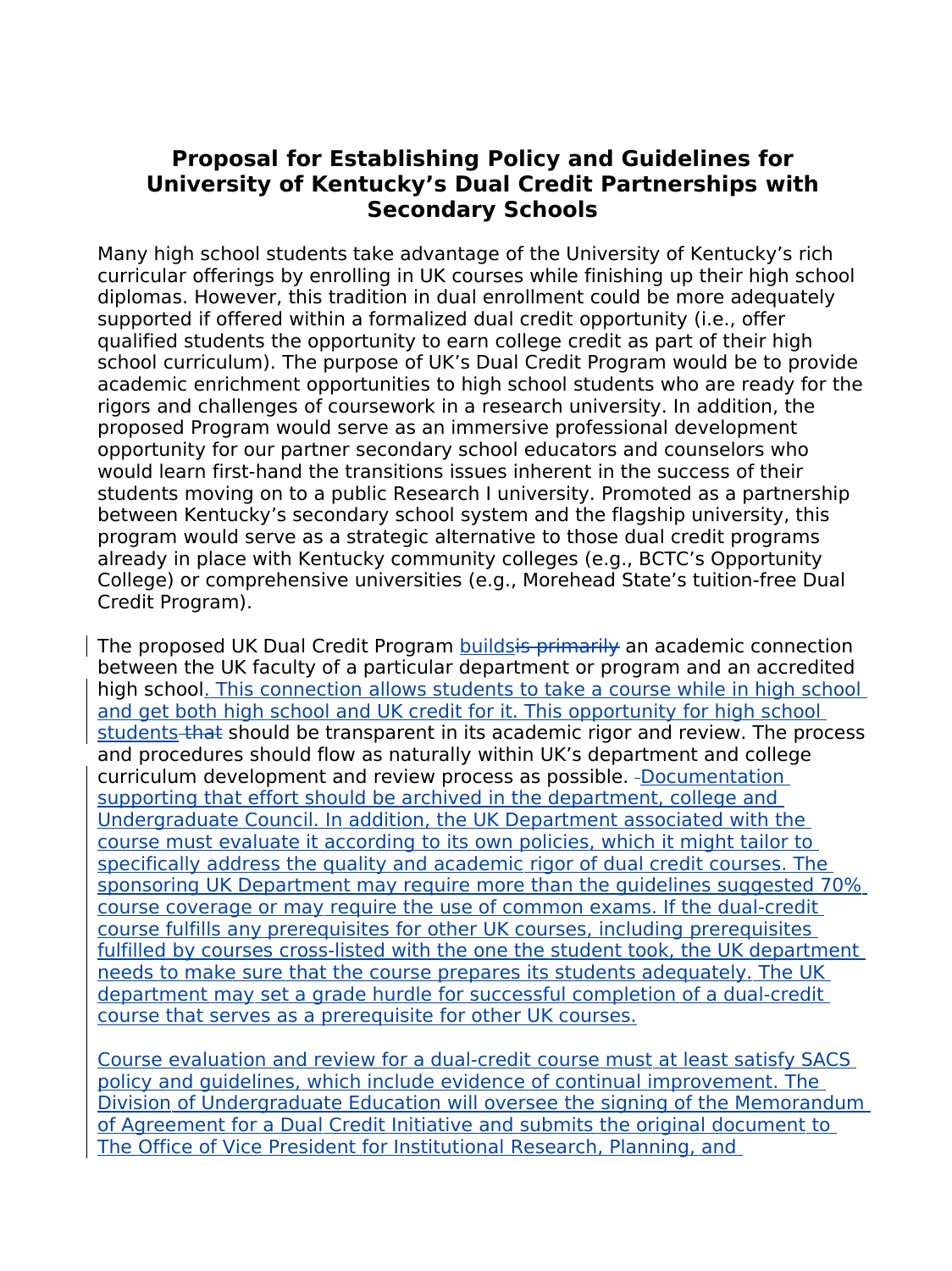Effectiveness. The Division of Undergraduate Education will periodically review the central repository of dual credit initiatives and request information from the departments regarding the status of their periodic reviews with the dual credit partners. The documentation of the initiative, the courses offered and periodic review should be readily accessible at all levels of the University - and communications about the process should be welcoming of all disciplines and inviting enough for high school instructors to want to generate new initiatives with UK, especially for those that can scale to a state or national level. Ultimately, the University should strive to encourage rather than discourage dual credit initiatives by making the documentation and oversight process easy and conducted in a timely manner.

## **Initial Stages for a New Dual Credit Initiative:**

- 1. Initial contact may come from a high school instructor (and this should be encouraged across all disciplines, especially those who interact with UK professors in disciplinary-based communities), or it might also come from a department or unit here on the UK campus. Either way, the department chair should request and receive the following:
	- a formal letter of intent from the high school principal (or district superintendent) that includes: name of instructor (if already identified); course(s) in the high school curriculum and which in the UK schedule book are requested for dual credit; affiliations (if any) with other postsecondary institutions;
	- 1. official transcripts of the proposed instructor(s) of the high school course(s) being requested for dual credit initiative -– with evidence of at least 18 graduate hours in the discipline (this documentation will placed in the UK department's Standard Personnel File and reported appropriately in the UK Faculty Database)-placed in the UK department's Standard Personnel File and reported in the UK Faculty Database
	- 2.  $\overline{as}$  a PTI: OR,
	- as teaching assistants supervised by the UK instructor of record, (i.e., the high school teacher has no control over the syllabus, text, assignments and tests, and is trained in instructional methods for postsecondary education, meeting regularly with instructor of record);
	- syllabus(i) of the course(s) submitted for review by the department faculty and approval by the department chair.
- 2. The department faculty must examine the course not only for the course content coverage, rigor of assignments/assessments, but also delineate how the high school course relates to the UK course learning outcomes (this is especially important if the dual credit course being proposed is or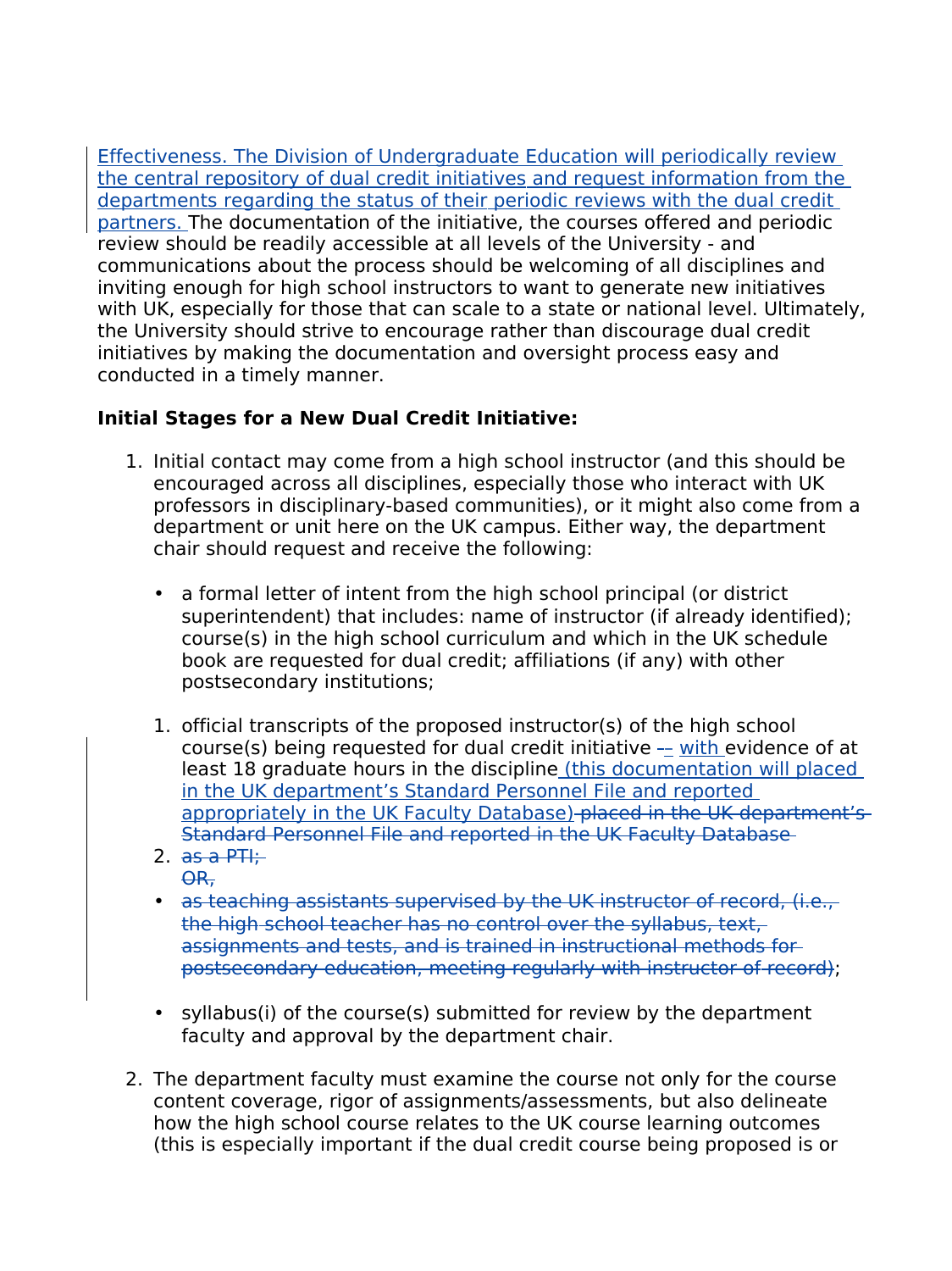might become a general education course). In addition, the department must show how the course is deployed in a similar mode as is offered at UK. For example, if the course is not yet approved for distance learning at UK, then the high school cannot use it for distance education unless UK approves it officially as with any other DL course. The UK course taught to high school students may span a different time span from the one taught to traditional students at UK. Deadlines for common exams or enrollmentrelated matters (including drops) need to be specified on a per dual course basis.

- 3. If approved at the department level, the chair then forwards to the college dean and/or faculty oversight committee the letter of intent and syllabus(i) under cover of an explanatory memo emphasizing the dual credit initiative's parameters and expectations for scalability and specifying the timing for periodic review by the department and the partner school(s). The sponsoring UK Department, as part of the decision-making for determining the appropriate teaching model for the dual credit course, will state whether the course instructor will be hired
	- o as a Part Time Instructor;
		- OR,
		- o as a teaching assistant supervised by the UK instructor of record, (i.e., the high school teacher has no control over the syllabus, text, assignments and tests, and is trained in instructional methods for postsecondary education, meeting regularly with instructor of record)

The sponsoring UK Department must also clarify what compensation, if any, that is provided to the instructor of a dual credit course.

NOTE: If the high school course doesn't exactly match the coverage content but evidences corresponding academic rigor in student performance (e.g., successful completion of required class assignments can show the same rigor of academic performance as the on-campus UK students can show), then as a guideline, of no less than 70% of the UK course content should be allowed for approval covered by the high school course. We recognize that this guideline would not work for some disciplines but it is posed for consideration in order to show that there doesn't have to be a 100% direct match on the content coverage. This would allow for more flexibility in the decision-making by the department faculty.

4. If approved at the college level, the proposal then moves forward to the Undergraduate Council to assure quality and University-level oversight of completeness for the institutional repository for documentation and review of UK's dual credit programs.

NOTE: If a student completes the course at the high school and later enrolls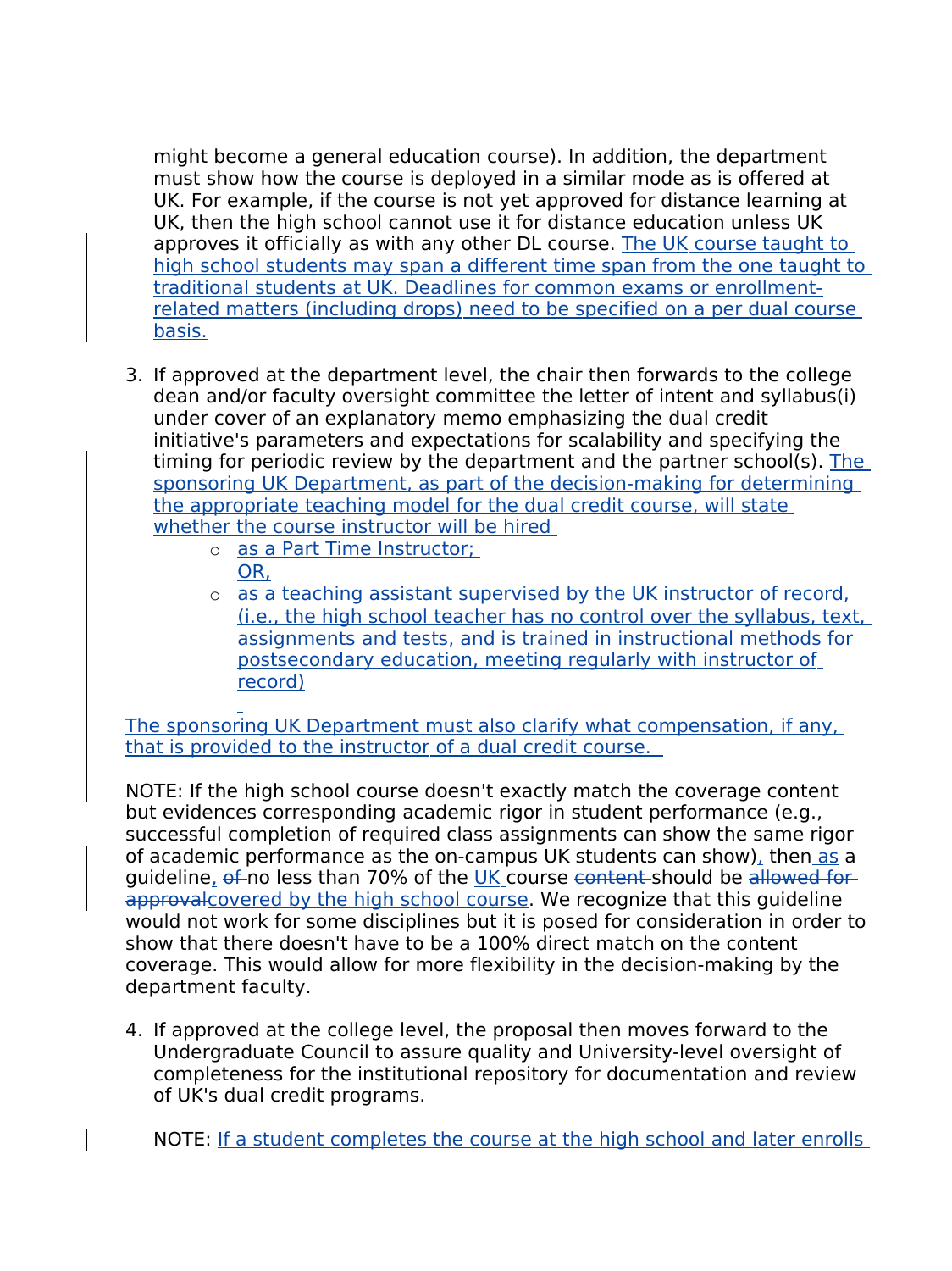full-time at UK, the UK department that coordinates the dual credit course (whether it initiated the request or responded to a request originating in a high school) gets credit for that student's credit hours. If the original UK course is cross-listed with another department's course, the originating department that determines the equivalency to the high school course gets the headcount. If, later, the student attends UK and the cross-listed department advisors see the equivalent course on the student's transcript, then the department could waive or substitute if they so desire at that time.

### **Deployment stage for a Dual Credit Initiative:**

- 1. Upon approval by the Undergraduate Council, the department chair then sends
	- a reply letter to the principal (or superintendent) summarizing the decisions of the UK faculty and clarifying the obligations on both partners in the dual credit initiative and specific policies/procedures to follow, e.g., course completion is determined by the UK grading scale, access to UK resources and support services specified for the initiative.

NOTE: The UK department chair is responsible for periodic assessment of the dual credit high school and college student artifacts to document this and any other systematic review to ensure comparable learning with traditional UK courses.

- notification to the Assistant Provost for Enrollment-ManagementProvost's Office about the course sections (if separate) and timing of the dual credit course being offered so to alert Admissions, Financial Aid and Registrar of the initiative and to get appropriate contacts in the school(s)
- if needed, notification to the department budget officer (or the appropriate UKIT/EAG liaison) to have the new instructor(s) sign the UK statement of responsibility and grant access to the portal for submission of UK grades
- 2. Admissions sends the short form application to the appropriate contacts at the school and receives from them the documentation needed, including a letter from the guidance counselor documenting dual credit status of the course in the student(s) Individual Learning Plan at the school. NOTE: currently enrolled high school students who apply to take a UK course do not pay the usual application fee, however, UK tuition for that course must be paid.
- 3. If appropriate, financial aid counselors and scholarship staff are assigned to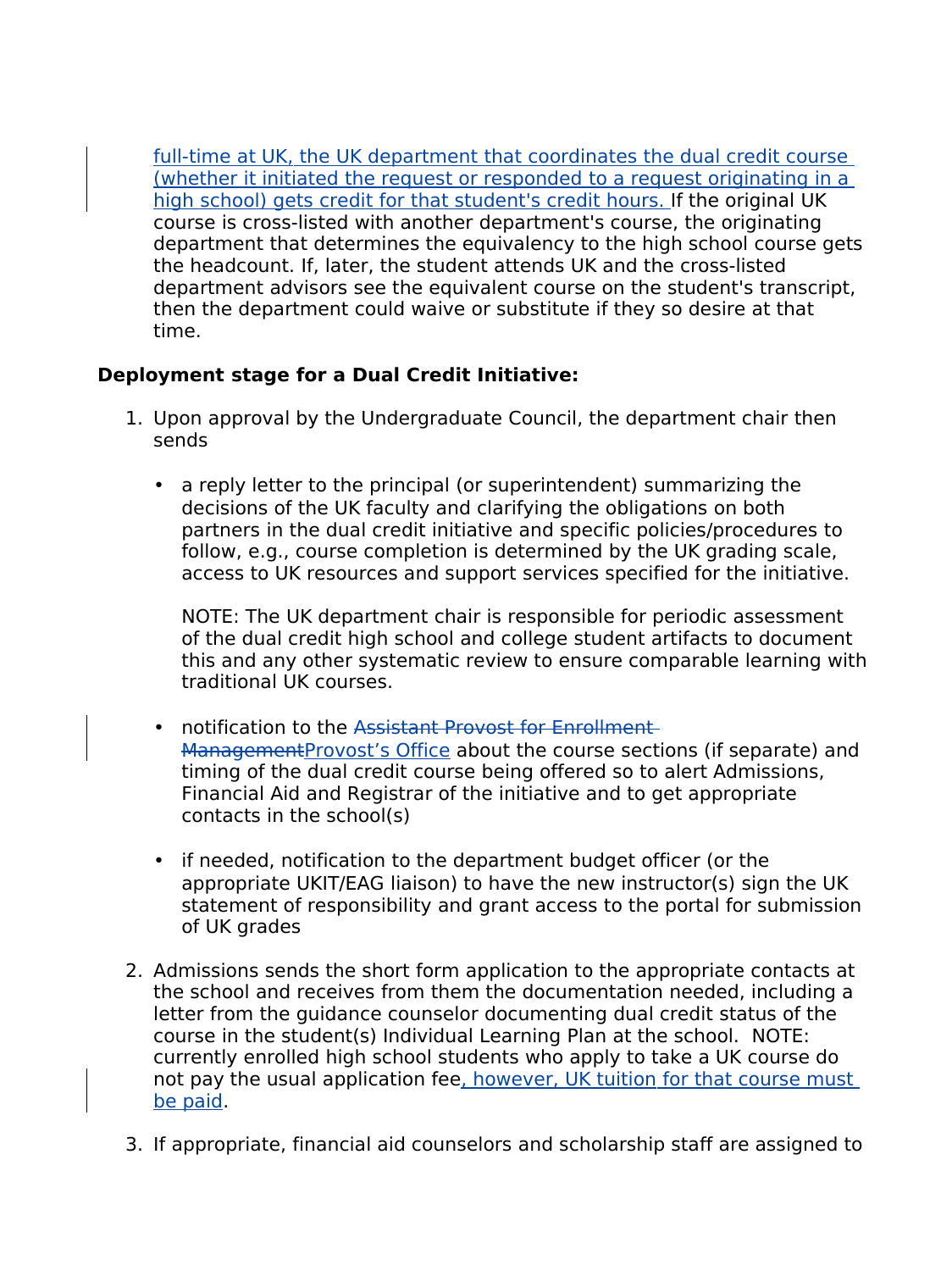individual students and parents to help with filling out any forms necessary to pay for the college tuition and fees.

- 4. Registrar seats the successful applicants in the assigned course/sections in SAP and assigns each enrolled (non-degree) student with a UK academic advisor as directed by the Senior Assistant Dean of Undergraduate Studies.
- 5. Admissions tracks and communicates with students and their families as to the status of the UK application for course credit.
- 6. Course commences and the instructor (or instructor of record) submits midterm and final grades as per the UK department academic calendar and grading scale.
- 7. Course instruction is evaluated using a modified TCE form that includes some common questions regarding the dual credit program and/or learning outcomes artifacts (e.g., for general education program assessment).

### **Review/Oversight of a Dual Credit Initiative:**

The course evaluation and review should function similar to any other course review process, and evidence of continual improvement in the joint venture with the secondary school should be archived in the department, college and Undergraduate Council specific to the SACS policy and guidelines. The Office of Undergraduate Education oversees the signing of the Memorandum of Agreement for a Dual Credit Initiative and submits the original document to The Office of Vice President for Institutional Research, Planning, and Effectiveness. The Office of Undergraduate Education periodically reviews the central repository of dual credit initiatives and requests information from the departments regarding the status of their periodic reviews with the dual credit partners.

#### **Attachments:**

UK Undergraduate Application for Admission – High School Student – Non-degree SACS Joint Curricular Ventures Involving the Award of Credit by Member

Institutions: Policy and Guidelines

Example Documentation for UK Dual Credit Initiative:

- Letter of Intent from High School Principal and/or District Superintendent
- Memorandum of Agreement between UK and school and/or district
- Letter of Support from UK Department Chair to College Committee and/or Dean's Office (with approved dual credit course syllabus/i attached)
- Letter of Support from UK College Dean's Office (with all documentation attached)
- Undergraduate Council Approval Form
- Letter of Reply from the UK Department Chair to High School Principal and/or District Superintendent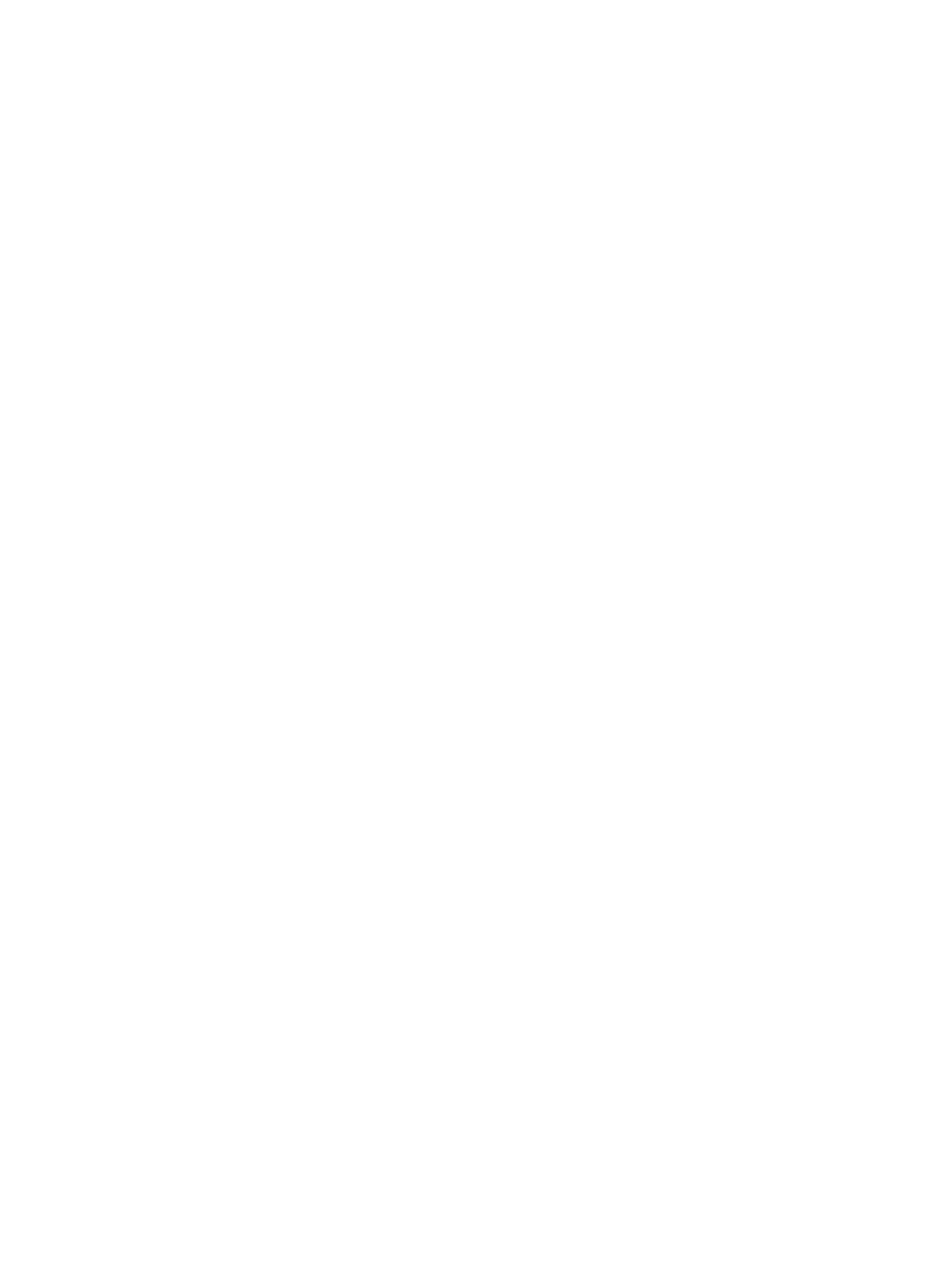#### Dual Credit Proposal

We are asking for insertion of language into the current Senate rules governing nondegree students. Language for non-degree student admissions and enrollment already exists under USR 4.2.1.3. Memoranda of Agreement between UK and a secondary school will be executed as previously outlined to ensure that tuition and fees are reasonable and appropriate for the high school students in question, instructors are qualified, services are provided, and evaluation of the courses takes place.

#### **4.2.1.3 NON-DEGREE STUDENTS**

Red font is highlight of existing language Blue font is proposed language

**4.2.1.3.1 Goal** [US: 10/11/93] The goal of the University of Kentucky policy for non-degree students is to provide appropriate access to academic courses for students who would like to continue their education, but who do not wish to seek a degree. Although degree seeking students should have top priority in terms of utilization of University resources, the University does wish to provide access to these resources on a space available basis for non degree seeking students. This policy will provide reasonable access to a broader range of students without unnecessarily limiting University resources for degree seeking students.

Non-degree status affords an opportunity for individuals to pursue lifelong learning without the structure of degree seeking status and is consistent with the educational mission of this University. [US: 10/11/93; US: 4/13/98]

Most non-degree students are considered "Lifelong Learners" and include the following groups: Donovan Scholars, students who have already earned degrees and non- traditional students who wish to begin their studies as non-degree students in order to be considered for degree seeking status later. Other students eligible to enter the University in a non-degree status include visiting students from other colleges and universities, high school students of exceptional ability, and other students in special circumstances as determined by the Director, Undergraduate Admissions and University Registrar. [US: 10/11/93]

**4.2.1.3.2 Rules Governing Admission of Non-Degree Seeking Students** [US: 10/11/93] To be admitted as a non-degree student, an applicant must meet the following criteria: the high school class of a non-degree applicant must have graduated at least two years prior to the applicant's anticipated semester of enrollment unless the applicant will be on active military duty during his/her tenure as a non-degree student or the applicant has been admitted by exception according to IV, 4.2.1.1. [US: 10/11/93]**, or, the applicant is a current high school student of exceptional ability admitted to enroll in dual credit courses where an instructor meeting UK qualifications is teaching a UK course.** 

Applicants who have been denied admission as degree seeking students may **not** in turn be enrolled as non-degree seeking students. [US: 10/11/93; US: 4/13/98]

Former University degree seeking students generally will not be enrolled as non-degree students without having earned an undergraduate degree. [US: 10/11/93]

University students under academic or disciplinary suspension may not be enrolled as non-degree students. [US: 10/11/93; US: 4/13/98]

Students currently under suspension at other institutions may not be enrolled as non- degree students at UK. Failure to disclose a current suspension may result in forfeiture of eligibility for future enrollment. [US: 10/11/93; US: 4/13/98]

Students are strongly encouraged to submit transcripts of high school or prior colleges at the time of admission in order to facilitate advising about appropriate coursework. [US: 10/11/93; US: 4/13/98]